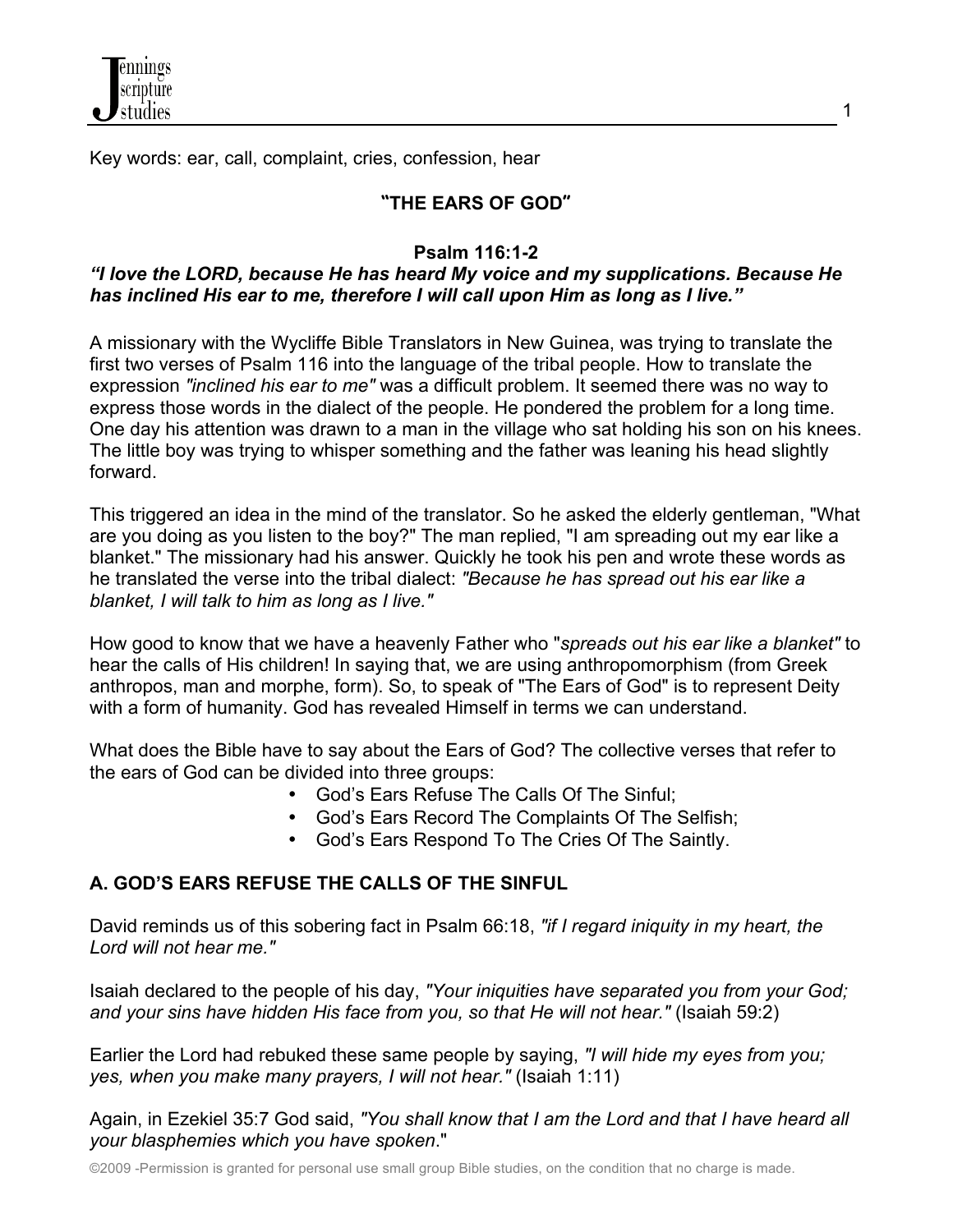Those of us who are parents will identify with the following situation: A father asked his little son to carry out some task, but the child did not want to obey. From that point on the child tried to change the subject and to divert his Dad's attention from the issue. The boy began to talk about a subject totally unrelated and acted as if nothing was wrong. He asked his Father for advice about an unrelated subject but the Father would not respond. At such times the wise Father would not hear the request of the child until the child has been obedient to his Father's previous command. To answer the request of the child is to condone the child's disobedience.

When the psalmist said, *"If I regard iniquity in my heart, the Lord will not hear me,"* he was not suggesting that the Lord is deaf and does not hear the words that are spoken to him, but rather, that he will not answer us favorably until we have repented of our sin and carried out His will. In that sense God is deaf to our petitions and prayers. As long as we regard iniquity, He refuses to regard our intercession. In that sense God's ears are closed because of our sin.

However, God does choose to hear us if we confess sin. In Daniel chapter 9 is a model prayer of confession. Daniel prays, *"Now therefore, our God, hear the prayer of Your servant, and his supplications, and for the Lord's sake cause Your face to shine on Your sanctuary, which is desolate. O my God, incline Your ear and hear; open Your eyes and see our desolations, and the city which is called by Your name; for we do not present our supplications before You because of our righteous deeds, but because of Your great mercies. O Lord, hear! O Lord, forgive! O Lord, listen and act! Do not delay for Your own sake, my God, for Your city and Your people are called by Your name."* (Daniel 9:17-19) God is gracious to hear the confessions of the sinful.

## **B. GODS EARS RECORD THE COMPLAINTS OF THE SELFISH**

Perhaps the classic passage of Scripture where this truth is expressed most clearly is in Numbers chapter 11. Verse one says *"Now when the people complained, it displeased the LORD; for the LORD heard it, and His anger was aroused."*

His ears recorded their complaints. God had provided in a super-natural and super-abundant way for Israel. They had all that they needed. In fact, they had more than they needed. But Israel complained because of the impending dangers, sameness of diet and shortage of water instead of being thankful that they didn't get what they deserved.

They complained because they didn't have what they wanted: *"Now the mixed multitude who were among them yielded to intense craving; so the children of Israel also wept again and said: "Who will give us meat to eat? We remember the fish which we ate freely in Egypt, the cucumbers, the melons, the leeks, the onions, and the garlic; but now our whole being is dried up; there is nothing at all except this manna before our eyes!"* (Numbers 11:4-6)

Egypt's food had a flavor that the wilderness manna did not possess. Israel's history in the wilderness, recorded in Exodus and Numbers, reveals at least eight different times when God was displeased with his people because of their complaining.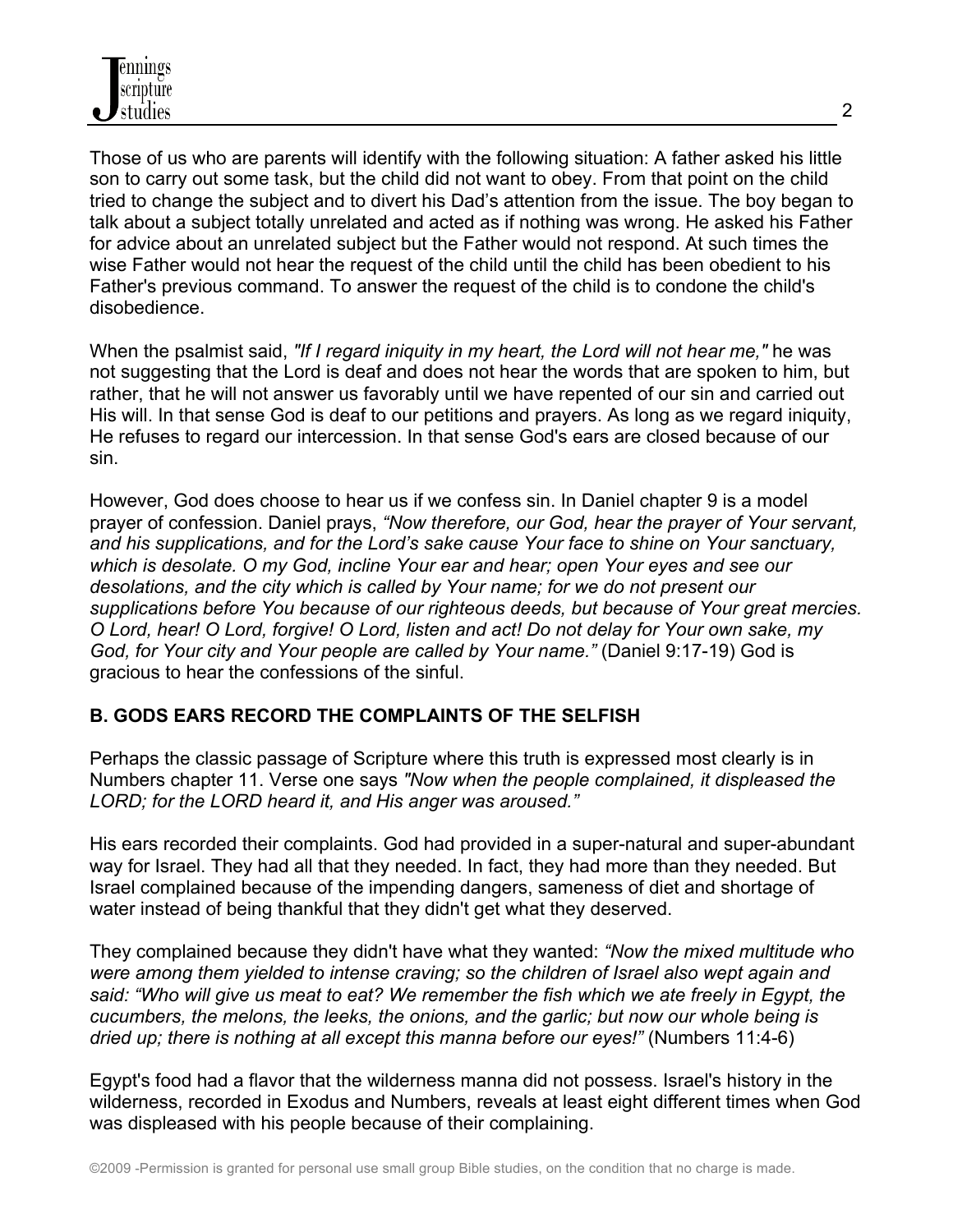Complaining has become the past time of many today. Some try to excuse their complaining saying they are just letting off the pressure of frustration. But when a Christian complains, he is saying that he doesn't have what he wants, and doesn't like it, and the whole thing just isn't quite fair!

Have you ever heard of the Pessimist's Creed? Here it is:

What's the use of sunshine? It only blinds your eyes. What's the use of knowledge? It only makes you wise. What's the use of smiling? It wrinkles up your face. What's the use of eating? Nothing to it - only taste. What's the use of hurrying? Haste is only waste. What's the use of music? Just a lot of noise. What's the use of loving? Only temporary joys. What's the use of singing? Only makes you glad. What's the use of goodness, when the whole world's bad?

Complaining Christians are a disgrace to those who are the recipients of grace! It is a serious indictment of one's spiritual condition. In the case of Israel, their complaining disqualified them from entering the promised land. *"And the LORD spoke to Moses and Aaron, saying, "How long shall I bear with this evil congregation who complain against Me? I have heard the complaints which the children of Israel make against Me. Say to them, 'As I live,' says the LORD, 'just as you have spoken in My hearing, so I will do to you: The carcasses of you who have complained against Me shall fall in this wilderness, all of you who were numbered, according to your entire number, from twenty years old and above."* (Numbers 14:26-29)

No wonder the apostle Paul warns us in the New Testament to take a lesson from Israel's history. After stressing their grumbling and complaining spirit, Paul says, *"These things happened to them as examples and were written down as warnings for us."* (I Corinthians 10:11)

**Illustration:** A robber went into a ritzy neighborhood with the intention of stealing a car. He looked everyplace there was making sure no one was watching. He looked to the left and saw no one, then he looked to his right and behind him and again saw no one. Then he went about his business of stealing a car. The thief approached a car parked along the curb. In a short time he opened it and was ready to start the engine when the police came and arrested him. The man inquired about the police's quick action and how they knew since he was sure no one saw him. The police told him that even though he didn't see or hear anyone, up on top of a telephone pole, there was a telephone technician repairing a telephone line. The policeman said, "The man up there heard you!" When you think no one sees or hears you, the Man up there does!

# **C. GOD'S EARS RESPOND TO THE CRIES OF THE SAINTLY**

Without question, the majority of verses that focus on the ears of God stress this tremendous truth. Consider these representative verses from the first few psalms: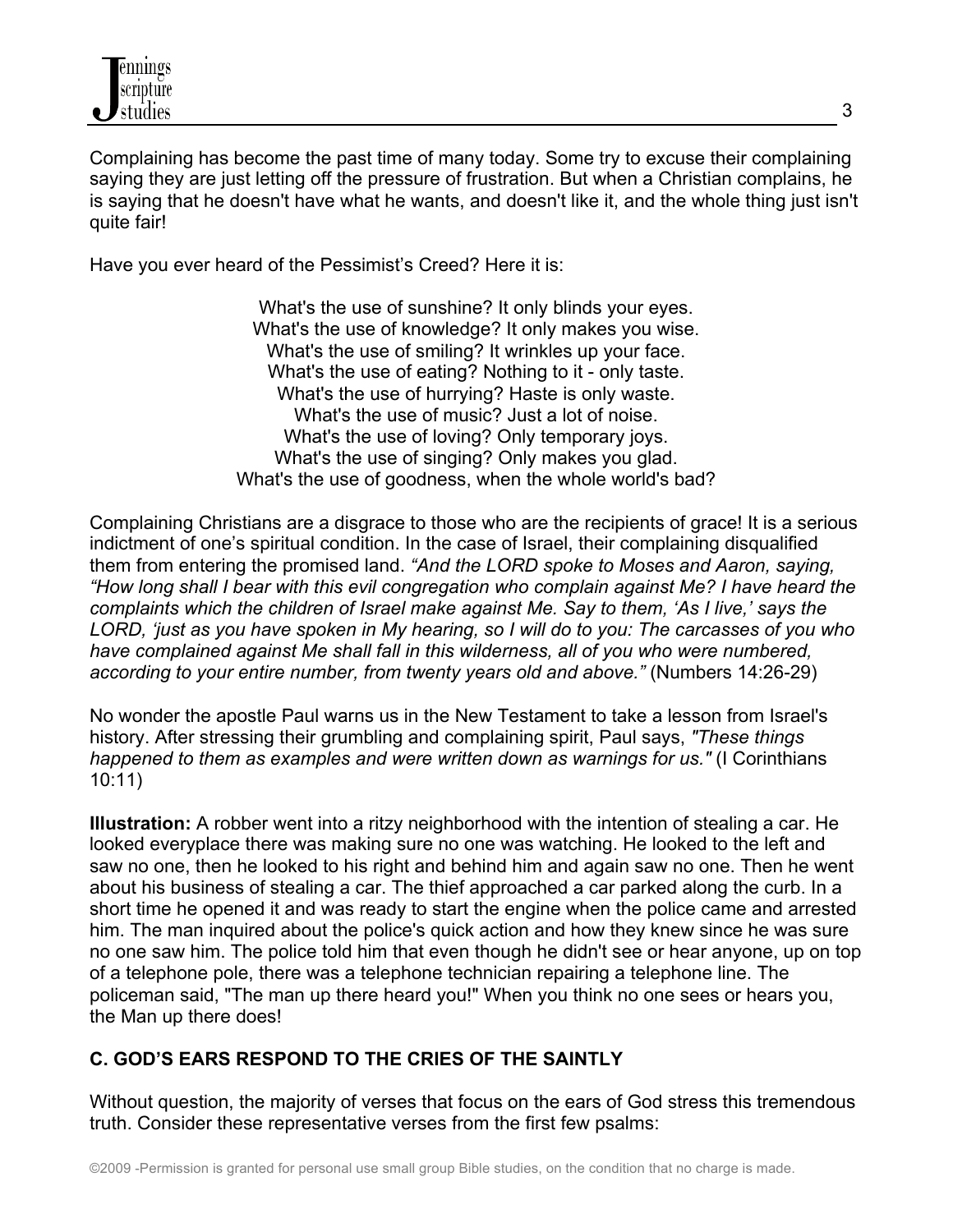

- *"The Lord will hear when I call in to him."* (Psalm 4:3)
- *"My voice shall you hear in the morning, O Lord; in the morning I will direct my prayer unto you."* (Psalm 5:3)
- *"The Lord has heard the voice of my weeping. The Lord has heard my supplication; the Lord will receive my prayer."* (Psalm 6:8-9)
- *"I have called upon you, for you will hear me, Oh God."* (Psalm 17:6)
- *"In my distress I called upon the Lord and cried unto my God: he heard my voice out of his temple, and my cry came before him, even into his ears."* (Psalm 18:6)
- *"The eyes of the Lord are up on the righteous, and his ears are open unto their cry."* (Psalm 34:15)
- *"The Lord's ears are open to the prayer of the righteous."* (Proverbs 15:29)

Many other verses could be quoted, but the truth is clear that the ears of God respond to the cries of His children.

Sometimes our prayers are offered half-heartedly. We habitually or casually say words that we call "prayers." Sometimes we even wonder if God is listening to our petitions. But the scripture assures us again and again that the ears of the Lord are open to the prayers of the righteous.

**Illustration**: A man walking along an ocean beach asked a lifeguard this question: "How can you tell when anyone is really in need of help when there are hundreds of swimmers and waves are crashing on the beach causing a hubbub of noise? The lifeguard replied, "No matter how great the sounds of confusion may be, there has never been a time when I could not distinguish a cry of distress above all of the other noises. The voice of a person who is in trouble cuts through all of the other distracting noises. I can always tell when there was an actual emergency."

That's exactly like our heavenly Father. In all of the babble and confusion here below in this world, He never fails to hear the soul that cries out to Him for help in the midst of the breakers, storms and noises of life. James reminds us that, *"The effectual, fervent prayer of a righteous man avails much."* (James 5:16) God hears our every cry for help because His ears are open to the prayers of the righteous.

**Illustration**: St. Paul's Cathedral in London, has a large, domed Gallery and visitors there can hear the guide's whisper travel around the whole dome, the sound bouncing back many times from the smooth walls. If you put your ear close to the wall, you can hear what is said on the opposite side of the dome, even though it may be said in the lowest tones. The acoustics are extraordinary.

A number of years ago, a poor shoemaker and his lady lover were visiting the Gallery. He whispered to his young lady friend that he could not afford to marry her because he did not have enough money to buy any leather from which to make shoes and therefore his business was ruined.